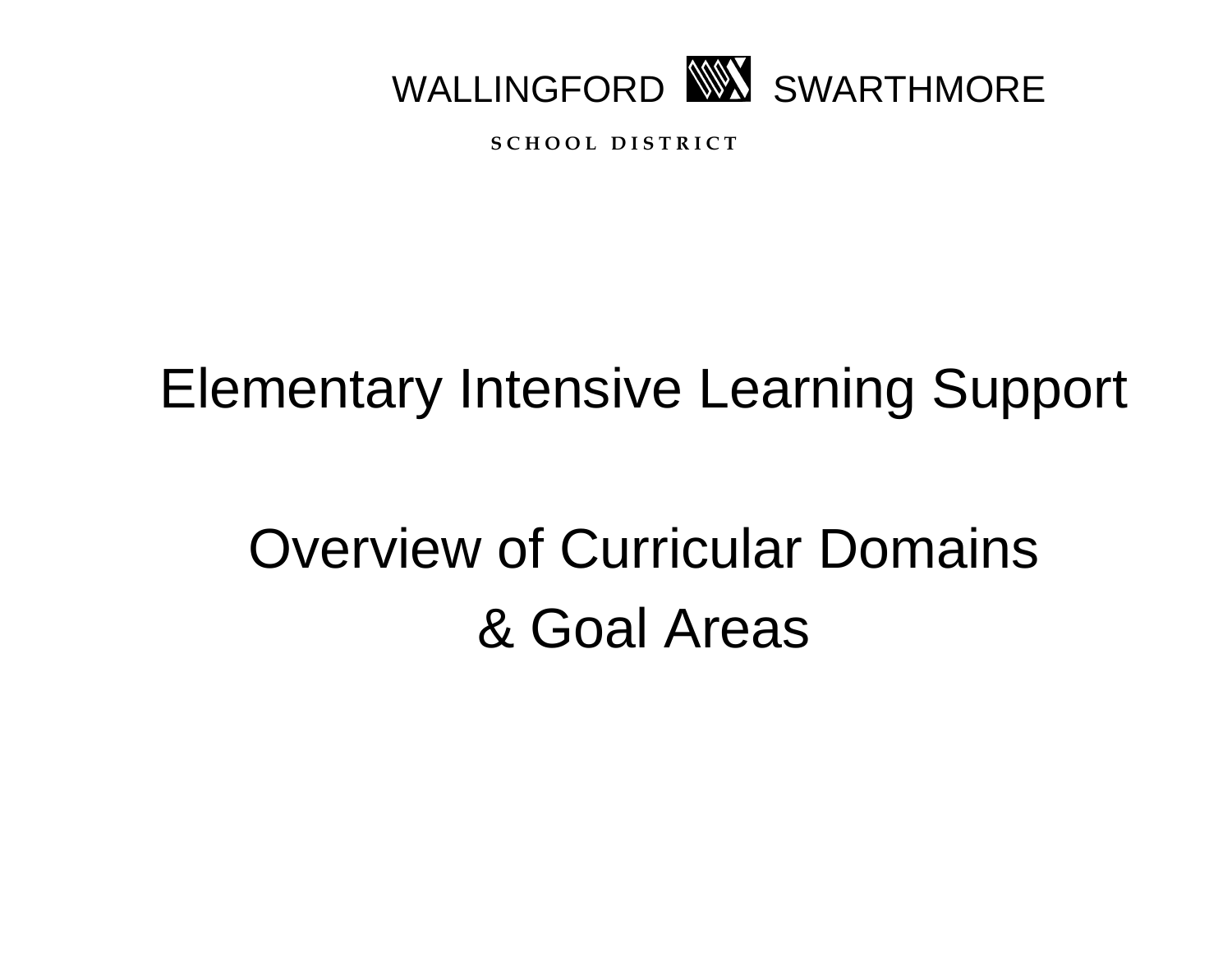#### **CURRICULAR DOMAINS AND GOAL AREAS – Ages 5 -12**

#### **Classroom Skills**

- 1. Showing Effort And Maintaining A Desire To Learn
- 2. Following Directions Promptly
- 3. Demonstrating Whole Body Listening
- 4. Reviewing Work And Checking For Accuracy
- 5. Using Time Effectively And Completing Classwork
- 6. Organizing Materials
- 7. Completing And Returning Homework
- 8. Being Trustworthy, Honest, And Fair
- 9. Being In Control Of Emotions
- 10. Making Good Choices
- 11. Accepting Responsibility For Actions
- 12. Completing Tasks To Expectations
- 13. Working Independently

#### **Social Skills**

- 1. Interacting Well In A Group Setting
- 2. Making Eye Contact
- 3. Taking Turns
- 4. Listening
- 5. Sharing Objects With Others
- 6. Expressing Own Ideas Effectively
- 7. Considering The Ideas Of Others
- 8. Seeking Help When Needed
- 9. Respecting Authority
- 10.Respecting The Rights/Properties Of Others
- 11. Interacting Appropriately With Peers
- 12. Participating Appropriately In Groups
- 13. Practicing Good Citizenship

#### **Computer and Internet Skills**

- 1. Logging In To The Computer
- 2. Typing
- 3. Using Assistive Technology (AT) Devices

#### **Basic Academic Skills**

- 1. Knowing Address And Phone Number
- 2. Writing Full Name
- 3. Writing Date
- 4. Recognizing Numbers
- 5. Counting Objects (1:1 Correspondence)
- 6. Adding And Subtracting Numbers
- 7. Recognizing And Counting Money
- 8. Understanding Time
- 9. Using Measurement
- 10. Increasing Reading Levels & Using Functional Reading
- 11. Using Functional Writing
- 12. Increasing Mathematics Levels & Using Functional Math
- 13. Following Verbal Directions
- 14. Following Written Directions

#### **Habits of Wellness**

- 1. Tying Shoes And Zipping Coat
- 2. Practicing Personal Grooming/Hygiene
- 3. Developing Good Nutritional Habits
- 4. Participating In Regular Health Care
- 5. Participating In Leisure Activities
- 6. Managing Stress
- 7. Practicing Safety

#### **Planning for Success**

- 1. Advocating For Self
- 2. Setting And Achieving Important Goals
- 3. Monitoring Own Behavior